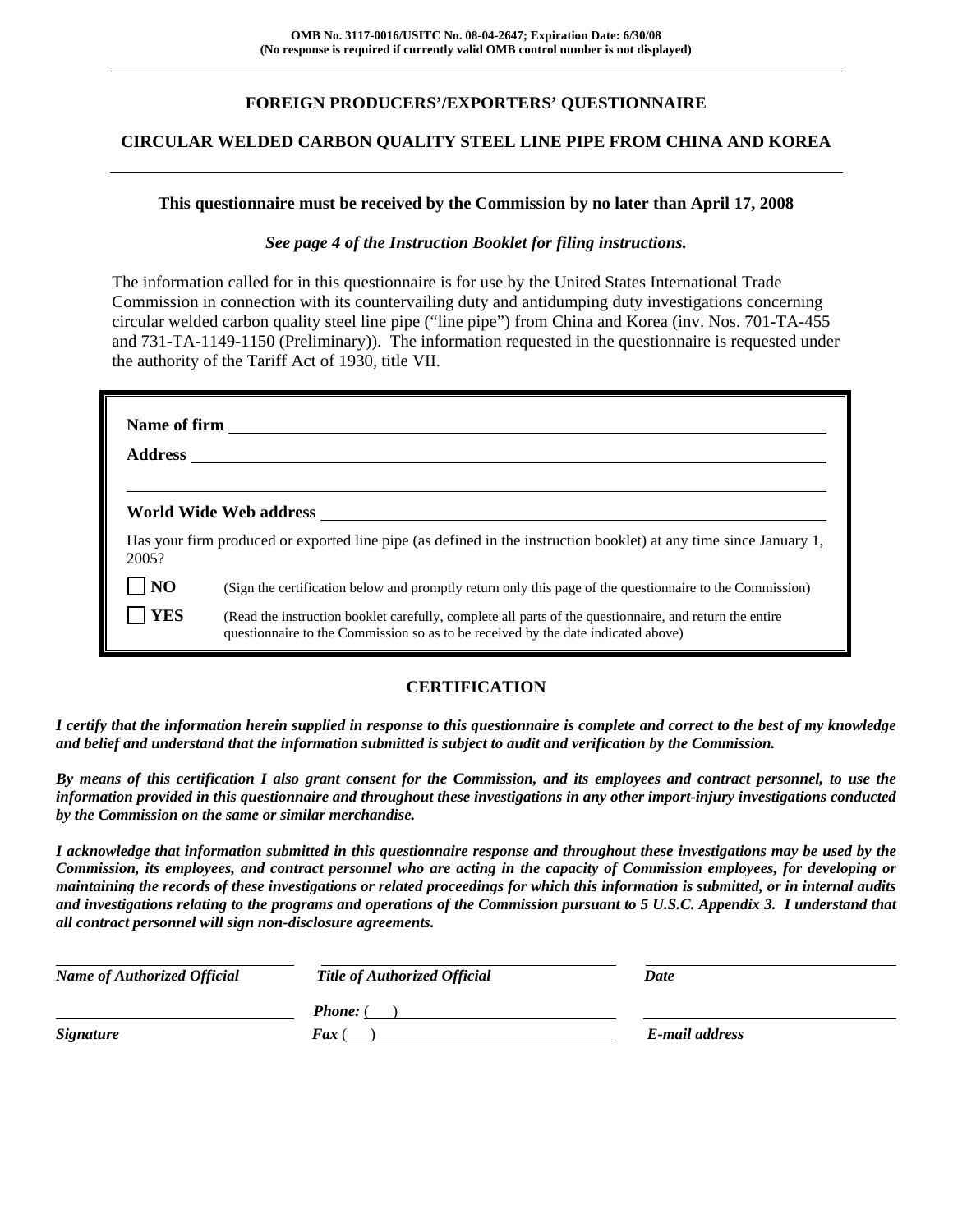#### **PART I.—GENERAL INFORMATION**

 $\overline{a}$ 

 $\overline{a}$ 

 $\overline{a}$ 

The questions in this questionnaire have been reviewed with market participants to ensure that issues of concern are adequately addressed and that data requests are sufficient, meaningful, and as limited as possible. Public reporting burden for this questionnaire is estimated to average 20 hours per response, including the time for reviewing instructions, searching existing data sources, gathering the data needed, and completing and reviewing the questionnaire. Send comments regarding the accuracy of this burden estimate or any other aspect of this collection of information, including suggestions for reducing the burden, to the Office of Investigations, U.S. International Trade Commission, 500 E Street, SW, Washington, DC 20436.

I-1a. Please report below the actual number of hours required and the cost to your firm of preparing the reply to this questionnaire and completing the form.

hours dollars

- I-1b. We are interested in any comments you may have for improving this questionnaire in general or the clarity of specific questions. Please attach such comments to your response or send them to the above address.
- I-2. Provide the name and address of establishment(s) covered by this questionnaire (see page 3 of the instruction booklet for reporting guidelines). If your firm is publicly traded, please specify the stock exchange and trading symbol.

I-3. Please provide the names, street addresses (not P.O. boxes), contacts, telephone numbers, and email addresses of the **FIVE** largest U.S. importers of your firm's line pipe in 2007.

| No.          | Importer's name | <b>Contact person</b> | <b>E-mail address</b> | Area<br>code and<br>telephone<br>number | Share of<br>your 2007<br>exports<br>$(\%)$ |
|--------------|-----------------|-----------------------|-----------------------|-----------------------------------------|--------------------------------------------|
| 1            |                 |                       |                       |                                         |                                            |
| $\mathbf{2}$ |                 |                       |                       |                                         |                                            |
| 3            |                 |                       |                       |                                         |                                            |
| 4            |                 |                       |                       |                                         |                                            |
| 5            |                 |                       |                       |                                         |                                            |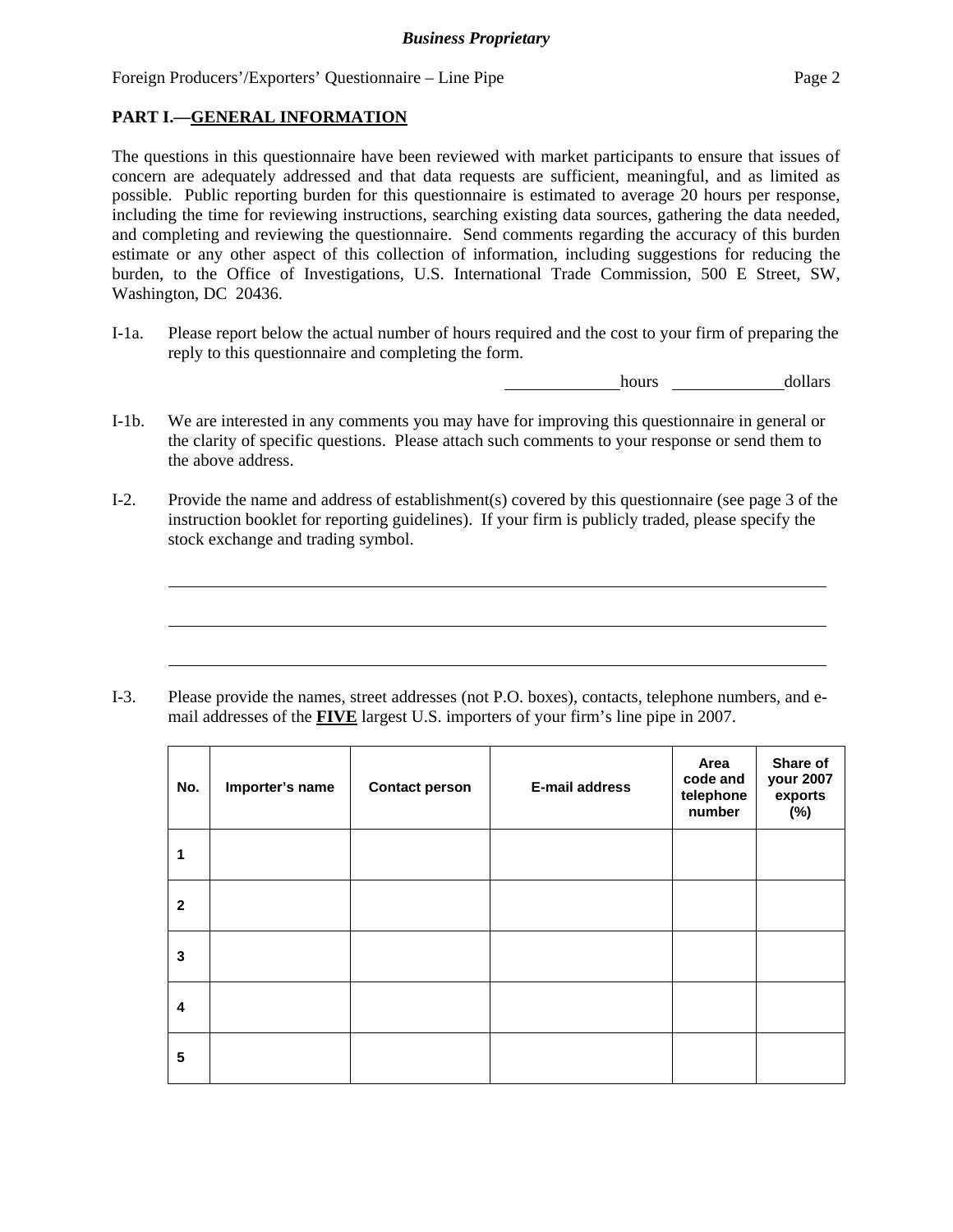## **PART I.--GENERAL INFORMATION***--Continued*

| $I-4.$ | Does your firm or any related firm produce, have the capability to produce, or have any plans to<br>produce line pipe in the United States or other countries? |                                                                                                                                                                                                                          |  |  |  |
|--------|----------------------------------------------------------------------------------------------------------------------------------------------------------------|--------------------------------------------------------------------------------------------------------------------------------------------------------------------------------------------------------------------------|--|--|--|
|        | N <sub>o</sub>                                                                                                                                                 | $\exists$ Yes--Please name the firm(s) and country(ies) below and, if U.S. producer(s),<br>ensure that they complete the Commission's producer questionnaire<br>(contact Betsy Haines for copies of that questionnaire). |  |  |  |
| $I-5.$ | States?                                                                                                                                                        | Does your firm or any related firm import or have any plans to import line pipe into the United                                                                                                                          |  |  |  |
|        | No                                                                                                                                                             | $\exists$ Yes--Please name the firm(s) below and ensure that they complete the<br>Commission's importer questionnaire (contact Betsy Haines for copies of<br>that questionnaire).                                        |  |  |  |
|        |                                                                                                                                                                |                                                                                                                                                                                                                          |  |  |  |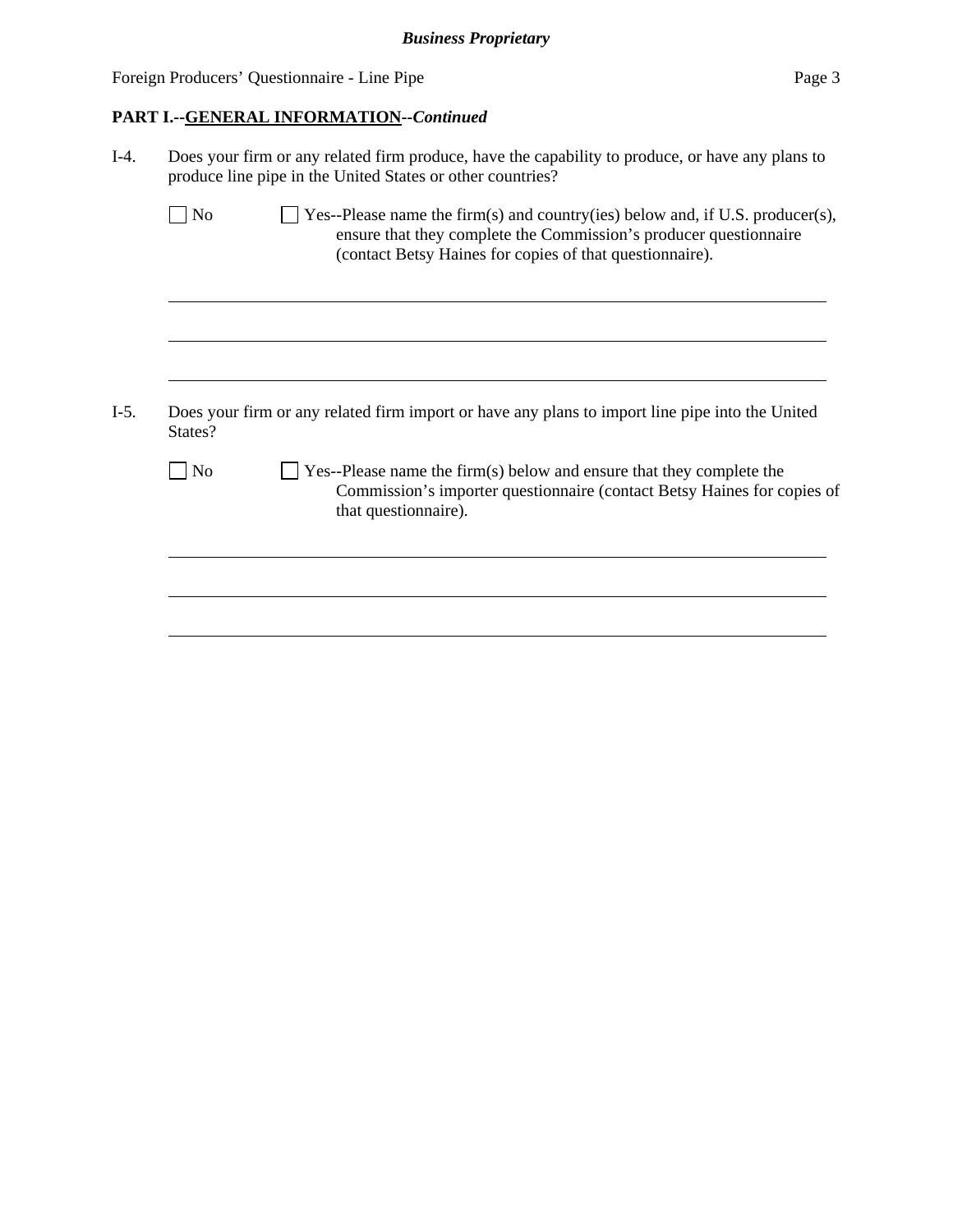## **PART II.--TRADE AND RELATED INFORMATION**

Further information on this part of the questionnaire can be obtained from Betsy Haines (202-205-3200, elizabeth.haines@usitc,gov). **Supply all data requested on a calendar-year basis**.

II-1. Who should be contacted regarding the requested trade and related information?

Company contact:

Name and title

 $($  ) Phone number E-mail address

II-2. Please indicate whether your firm has experienced any of the following changes in relation to the production of line pipe since January 1, 2005.

| (check as many as appropriate)                    | (please describe) |
|---------------------------------------------------|-------------------|
|                                                   |                   |
|                                                   |                   |
|                                                   |                   |
|                                                   |                   |
|                                                   |                   |
|                                                   |                   |
| prolonged shutdowns or<br>production curtailments |                   |
|                                                   |                   |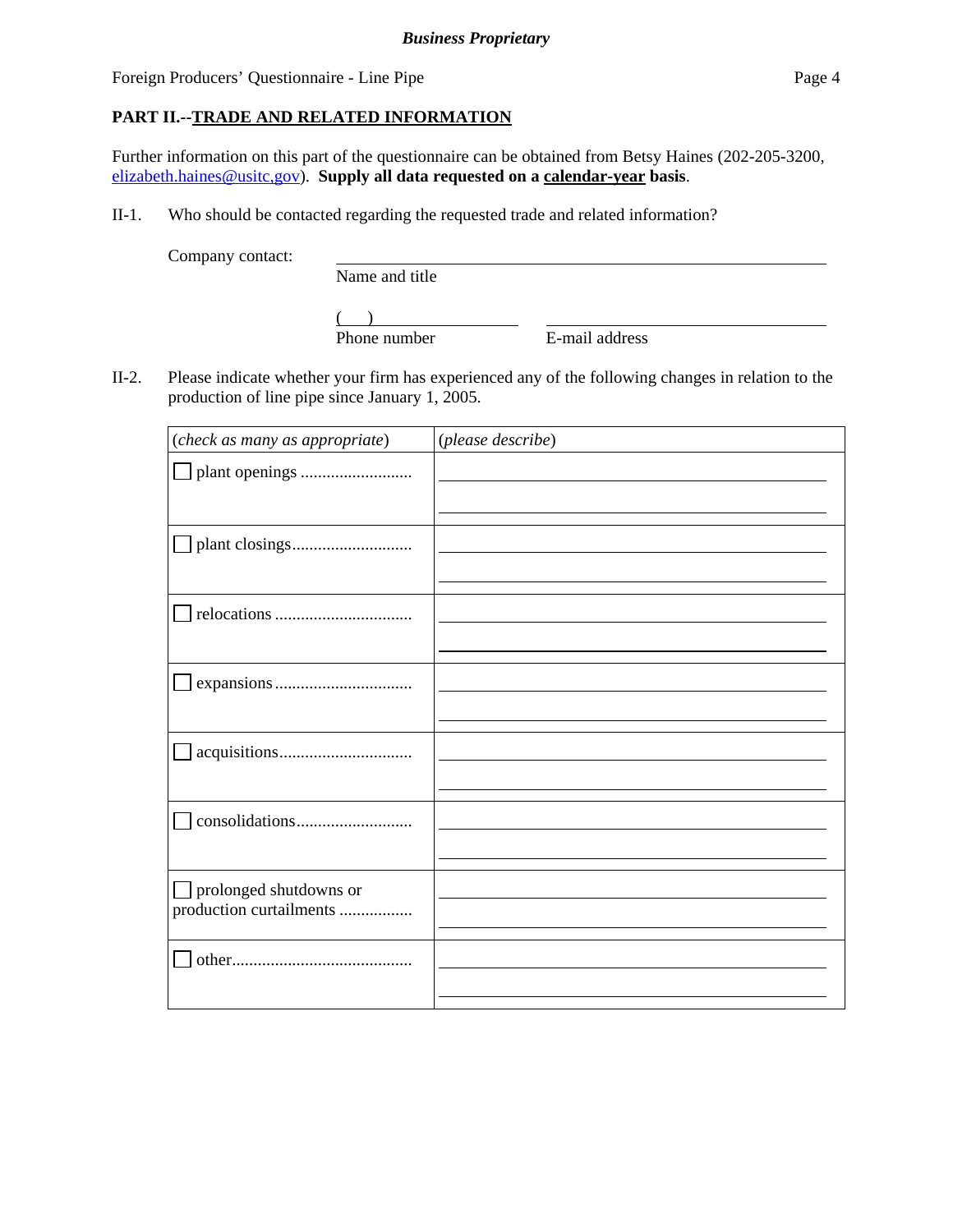## **PART II.--TRADE AND RELATED INFORMATION***--Continued*

| $II-3.$            | Does your firm have any plans to add, expand, curtail, or shut down production capacity and/or<br>production of line pipe in China or Korea?                                |                                                                  |                                                                                                                                                                                                                                                                                                            |                 |  |
|--------------------|-----------------------------------------------------------------------------------------------------------------------------------------------------------------------------|------------------------------------------------------------------|------------------------------------------------------------------------------------------------------------------------------------------------------------------------------------------------------------------------------------------------------------------------------------------------------------|-----------------|--|
|                    | $\Box$ No                                                                                                                                                                   | capacity or production would be directed.                        | Yes--Please describe those plans, including planned dates and capacity/<br>production quantities involved, and the reason(s) for such change(s). If<br>the plans are to add or expand capacity or production, list (in descending<br>order of importance) the markets (countries) to which such additional |                 |  |
| $II-4.$            | What percentage of your firm's total sales in its most recent fiscal year was represented by sales<br>of line pipe?                                                         |                                                                  |                                                                                                                                                                                                                                                                                                            |                 |  |
|                    |                                                                                                                                                                             | Percent                                                          |                                                                                                                                                                                                                                                                                                            |                 |  |
| $II-5.$            | Does your firm produce products other than line pipe on the same equipment and machinery used<br>in the production of line pipe?                                            |                                                                  |                                                                                                                                                                                                                                                                                                            |                 |  |
|                    | $\Box$ No<br>Products produced on same equipment and total production in 2005-07 (quantity):                                                                                | Yes--List the following information.<br>Quantity (in short tons) |                                                                                                                                                                                                                                                                                                            |                 |  |
|                    |                                                                                                                                                                             |                                                                  | <b>Calendar years</b>                                                                                                                                                                                                                                                                                      |                 |  |
|                    | Item                                                                                                                                                                        | 2005                                                             | 2006                                                                                                                                                                                                                                                                                                       | 2007            |  |
|                    | Annual capacity for all products <sup>1</sup> (short tons)                                                                                                                  |                                                                  |                                                                                                                                                                                                                                                                                                            |                 |  |
|                    | Production (short tons)                                                                                                                                                     |                                                                  |                                                                                                                                                                                                                                                                                                            |                 |  |
|                    | Subject line pipe products                                                                                                                                                  |                                                                  |                                                                                                                                                                                                                                                                                                            |                 |  |
|                    | Standard/structural pipe <sup>2</sup>                                                                                                                                       |                                                                  |                                                                                                                                                                                                                                                                                                            |                 |  |
|                    | Large diameter line pipe <sup>3</sup>                                                                                                                                       |                                                                  |                                                                                                                                                                                                                                                                                                            |                 |  |
| <b>OCTG</b>        |                                                                                                                                                                             |                                                                  |                                                                                                                                                                                                                                                                                                            |                 |  |
| Other <sup>4</sup> |                                                                                                                                                                             |                                                                  |                                                                                                                                                                                                                                                                                                            |                 |  |
|                    | All products<br>$1$ The production capacity (see definitions in instruction booklet) reported is based on operating                                                         |                                                                  |                                                                                                                                                                                                                                                                                                            | hours per week, |  |
|                    | weeks per year. Please describe the methodology used to calculate production capacity, and explain any changes in<br>reported capacity (use additional pages as necessary). |                                                                  |                                                                                                                                                                                                                                                                                                            |                 |  |
|                    | <sup>2</sup> Welded standard/structural pipe 16 inches or less in outside diameter.                                                                                         |                                                                  |                                                                                                                                                                                                                                                                                                            |                 |  |

<sup>3</sup> Welded line pipe greater than 16 inches in outside diameter.

<sup>4</sup> Please describe:  $\frac{1}{2}$  **Please describe:**  $\frac{1}{2}$  **Please describe:**  $\frac{1}{2}$  **Please describe:**  $\frac{1}{2}$  **Please describe:**  $\frac{1}{2}$  **Please describe:**  $\frac{1}{2}$  **Please describe:**  $\frac{1}{2}$  **Please describe:**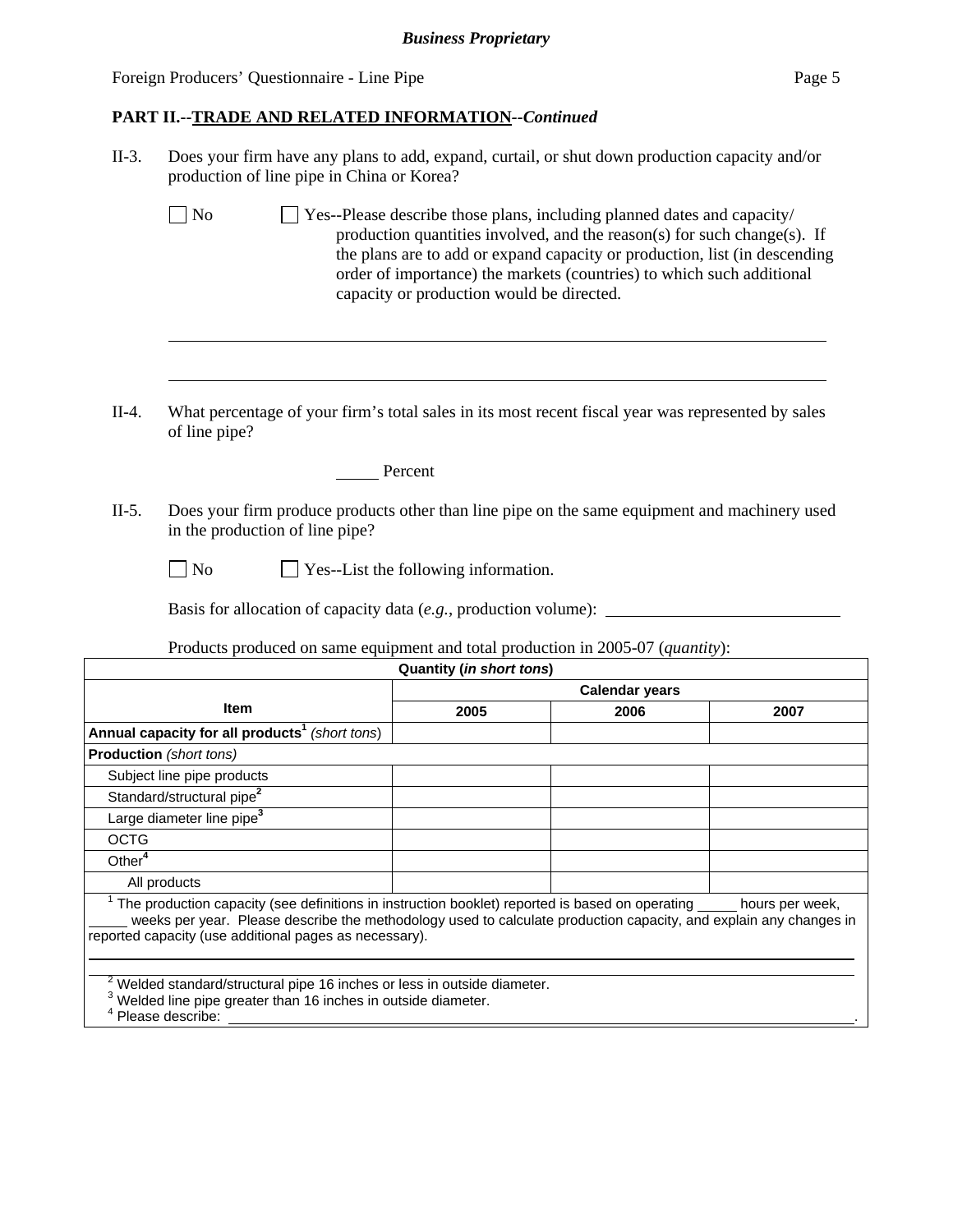#### *Business Proprietary*

Foreign Producers' Questionnaire - Line Pipe Page 6

#### **PART II.--TRADE AND RELATED INFORMATION***--Continued*

II-6. Has your firm, since 2005, maintained any inventories of line pipe in the United States (not including inventories held by firms identified in questions I-3, I-4, or I-5)?

l

 $\overline{a}$ 

 $\overline{a}$ 

No  $\Box$  Yes--Report the quantity (in short tons) of such end-of-period inventories below.

| 2005 | 2006 | 2007 |  |
|------|------|------|--|
|      |      |      |  |

II-7. Does your firm sell line pipe over the internet?

No Ses--Please describe, noting the estimated percentage of your firm's total sales of line pipe in 2007 accounted for by internet sales.

II-8. Is the line pipe exported by your firm subject to antidumping findings or remedies in any WTOmember countries?

 $\Box$  No  $\Box$  Yes--List the products(s), countries affected, and the date of such findings/remedies.

| <b>Product</b> | <b>Country</b> | <b>Date</b> |  |
|----------------|----------------|-------------|--|
|                |                |             |  |
|                |                |             |  |
|                |                |             |  |
|                |                |             |  |
|                |                |             |  |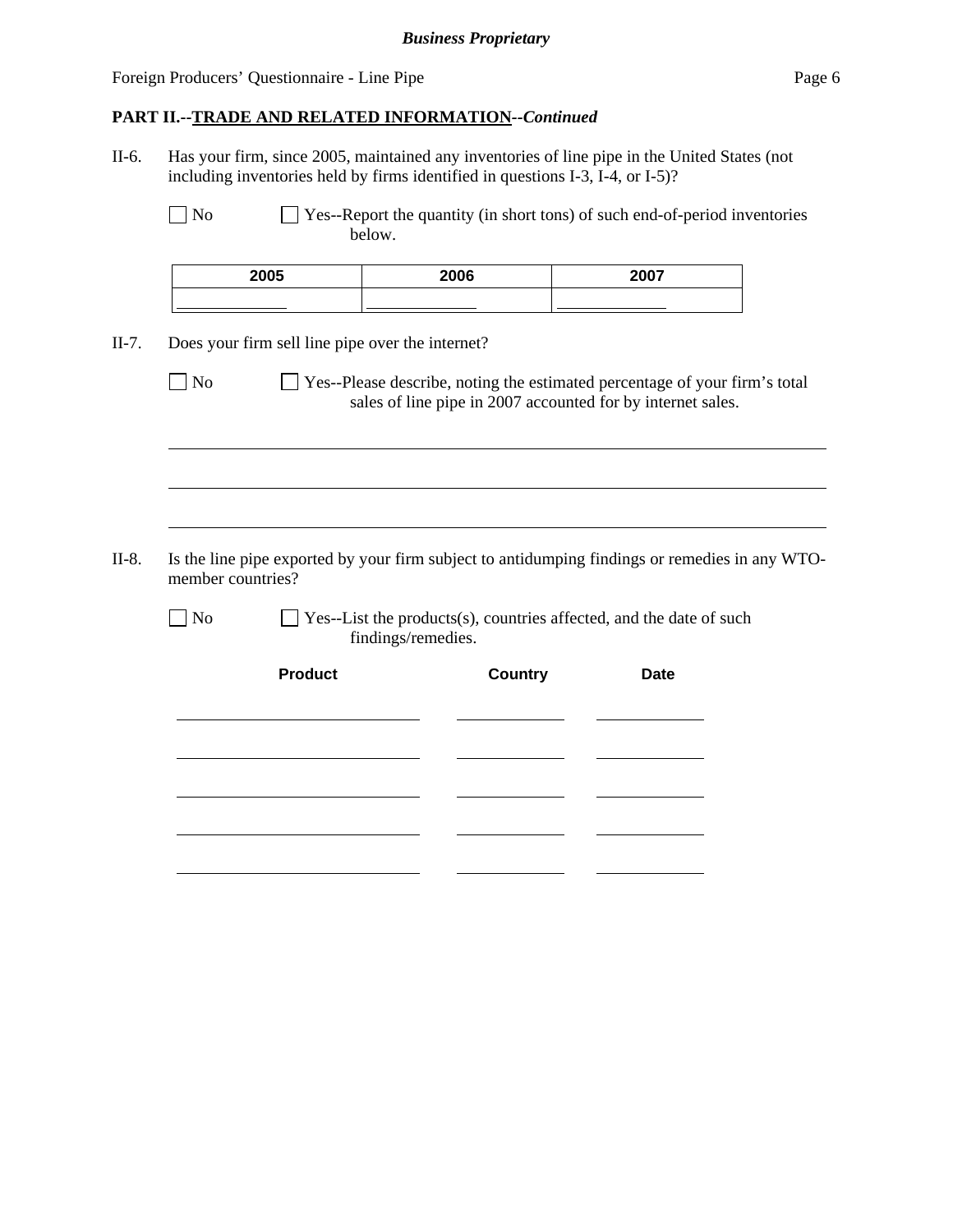## **PART II.--TRADE AND RELATED INFORMATION***--Continued*

II-9. Report your firm's production capacity, production, shipments, and inventories related to the production of line pipe in your establishment(s) in China during the specified periods. (See definitions in the instruction booklet.)

|                                                                                                                                                                                                                                                                       | <b>Quantity (in short tons)</b> |      |                          |      |      |  |
|-----------------------------------------------------------------------------------------------------------------------------------------------------------------------------------------------------------------------------------------------------------------------|---------------------------------|------|--------------------------|------|------|--|
|                                                                                                                                                                                                                                                                       | <b>Actual experience</b>        |      | Projections <sup>1</sup> |      |      |  |
| Item                                                                                                                                                                                                                                                                  |                                 |      |                          |      |      |  |
|                                                                                                                                                                                                                                                                       | 2005                            | 2006 | 2007                     | 2008 | 2009 |  |
| Average production capacity <sup>2</sup>                                                                                                                                                                                                                              |                                 |      |                          |      |      |  |
| Beginning-of-period inventories <sup>3</sup>                                                                                                                                                                                                                          |                                 |      |                          |      |      |  |
| <b>Production</b> <sup>4</sup>                                                                                                                                                                                                                                        |                                 |      |                          |      |      |  |
| <b>Shipments:</b>                                                                                                                                                                                                                                                     |                                 |      |                          |      |      |  |
| <b>Internal consumption/transfers</b>                                                                                                                                                                                                                                 |                                 |      |                          |      |      |  |
| Home market sales                                                                                                                                                                                                                                                     |                                 |      |                          |      |      |  |
| <b>Exports to--</b>                                                                                                                                                                                                                                                   |                                 |      |                          |      |      |  |
| United States <sup>5</sup>                                                                                                                                                                                                                                            |                                 |      |                          |      |      |  |
| All other export markets <sup>6</sup>                                                                                                                                                                                                                                 |                                 |      |                          |      |      |  |
| <b>Total exports</b>                                                                                                                                                                                                                                                  |                                 |      |                          |      |      |  |
| <b>Total shipments</b>                                                                                                                                                                                                                                                |                                 |      |                          |      |      |  |
| <b>End-of-period inventories</b>                                                                                                                                                                                                                                      |                                 |      |                          |      |      |  |
| $1$ Please explain the basis for your projections.                                                                                                                                                                                                                    |                                 |      |                          |      |      |  |
| $2$ The production capacity (see definitions in instruction booklet) reported is based on operating $\_\_$ hours per week,<br>weeks per year. Please describe the methodology used to calculate production capacity, and explain any changes in<br>reported capacity. |                                 |      |                          |      |      |  |
| <sup>3</sup> Reconciliation of data.--Please note that the quantities reported above should reconcile as follows: beginning-of-period<br>inventories, plus production, less total shipments, equals end-of-period inventories. Do the data reported reconcile?        |                                 |      |                          |      |      |  |
| $\Box$ Yes<br>□ No--Please explain: <u>University</u> No--Please explain:                                                                                                                                                                                             |                                 |      |                          |      |      |  |
| <sup>4</sup> Please estimate the percentage of total production of line pipe in China accounted for by your firm's production in 2007.<br>Percent                                                                                                                     |                                 |      |                          |      |      |  |
| <sup>5</sup> Please estimate the percentage of total exports to the United States of line pipe from China accounted for by your firm's<br>exports in 2007.<br>Percent                                                                                                 |                                 |      |                          |      |      |  |
|                                                                                                                                                                                                                                                                       |                                 |      |                          |      |      |  |

## **CHINA**